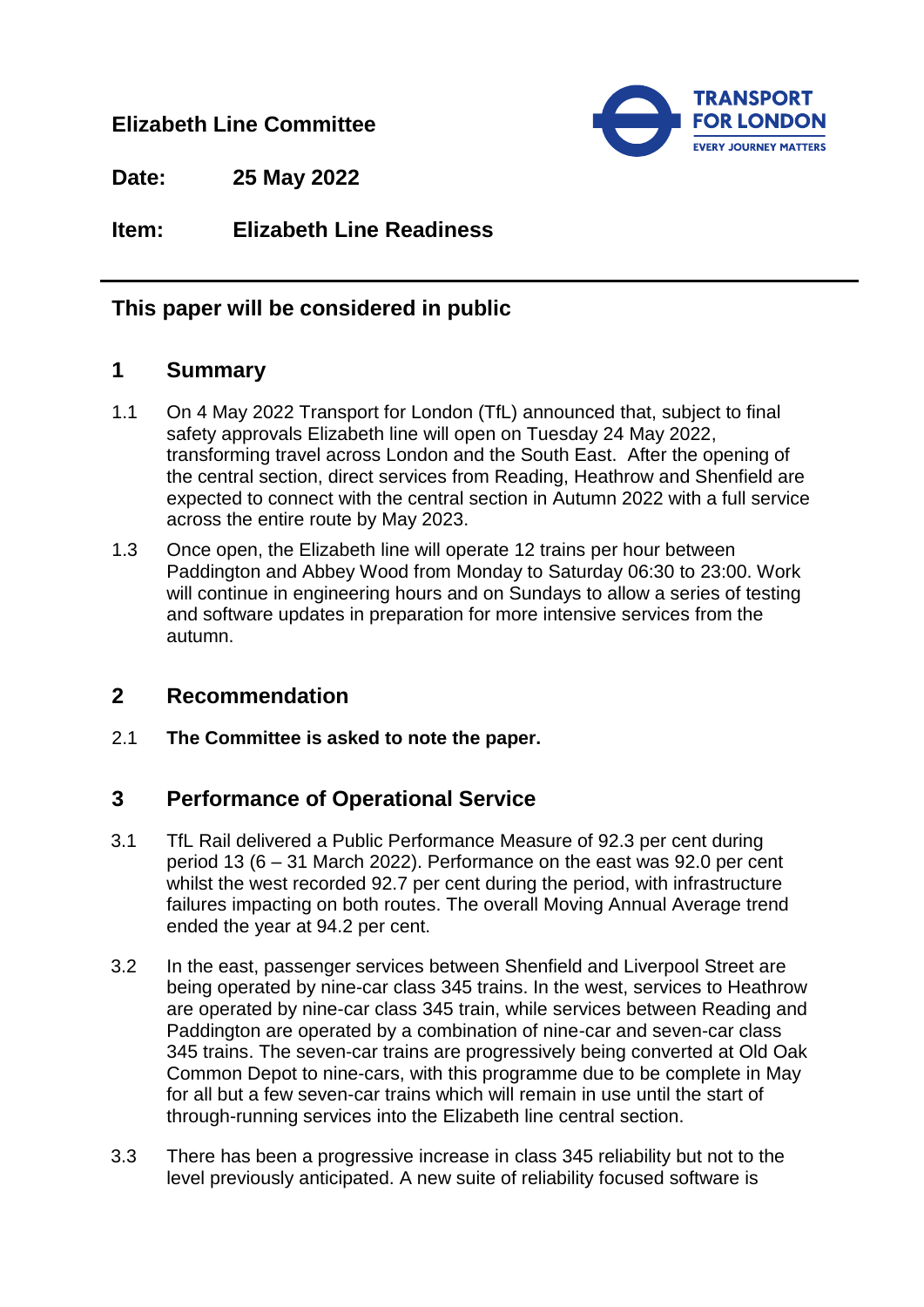currently being installed on the fleet by the manufacturer Alstom which has been forecast to deliver an additional improvement.

### **4 Operational Readiness**

- 4.1 The programme of Trial Operations in the central section concluded in March with five mass volunteer exercises, at Custom House, Farringdon, Limmo Peninsula, Canary Wharf and Paddington, all being safely conducted and passed either with comments or in their entirety. The exercises involved strong collaboration with several organisations, including Network Rail, British Transport Police, London Fire Brigade and the London Ambulance Service. In between these, smaller scale exercises also took place as well as reliability and system testing.
- 4.2 The timetable demonstration phase commenced on 28 March and continues over the final few weeks of pre-Revenue Service, running 12 trains per hour through the central section. This phase allows for a sustained period of reliability testing and although there remains work to do on improvements to train and signalling systems, communications and SCADA (Supervisory Control and Data Acquisition) and high voltage switching equipment, reliability in general continues to show an improving trend.
- 4.3 During the Easter weekend, the latest signalling software update ELR200 was installed bringing significant benefits, although some bugs were identified and subsequently addressed.
- 4.5 Customers on the west of the central section, between Paddington and Reading, have been benefitting from new station buildings and step-free access following the completion of Network Rail station enhancement works.
- 4.6 Network Rail continues its station upgrades on the east of the central section, between Liverpool Street and Shenfield, focusing on completion of the station enhancement works at Romford and Ilford. Although Romford station has been affected by delays with gaining acceptance and assurance to enable handover, all parties are working collaboratively to deliver the ticket hall and lifts into use during May 2022, ahead of final completion and formal handover of the new buildings. Good progress on the slab replacement within the main concourse has been made at Ilford station. Demolition of the defective slab elements is now complete, and the new composite deck is due for completion by the end of May. It is anticipated that the station building and lifts will be brought into use in the summer 2022.
- 4.7 In response to an action from the last Committee meeting to provide an overview of our asset monitoring, we have a range of remote condition monitoring and real time asset data systems in place, with more still to come, particularly from the system on the class 345 trains. In particular, the infrastructure monitoring vehicle runs every two weeks and measures track geometry, condition, ultrasonics, and switch geometry as well as pattern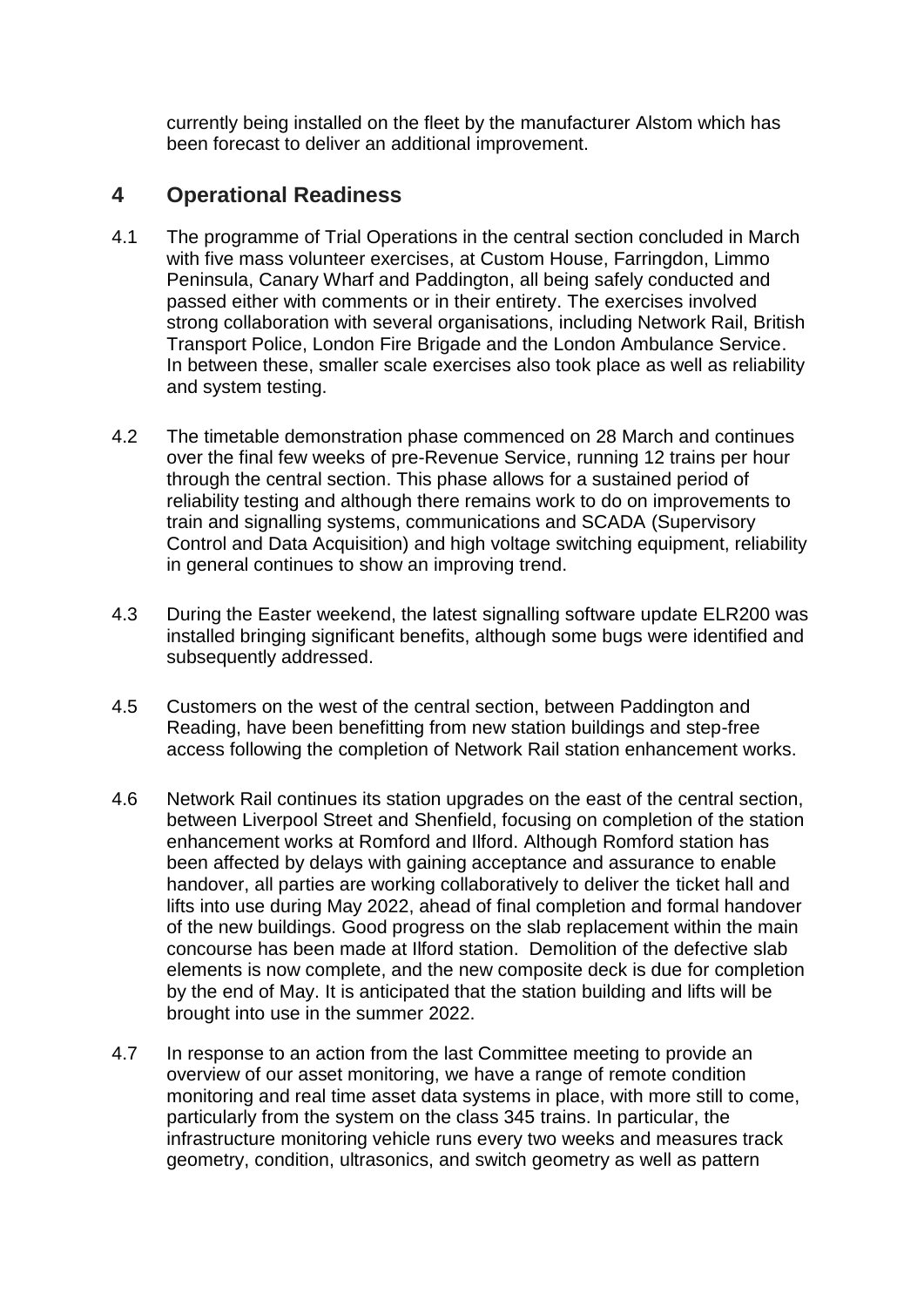recognition that highlights anything considered out of the ordinary (such as missing components measured against a base line video).

- 4.8 Platform screen doors, high voltage and low voltage supplies, signalling components such as axle counters and points machines and rail temperatures are all covered and recorded either live, with alarms triggering urgent attention, or providing trending data on things such as platform screen door opening times. An example of that trending data is provided below.
- 4.9 The graph below shows the standard deviation in milliseconds against a threshold of 300ms. Any door reacting in a time longer than this is considered a risk and will require some form of intervention. This level was recently reduced from 400ms as performance improved in order to allow earlier intervention.



#### **Slow Closing PSDs (Standard Deviation) Latest Day**

#### **5 Stage 5b**

- 5.1 The plan to complete the end-to-end railway entails three steps; 5b-minus which will provide a 22 trains per hour peak (16 trains per hour off-peak) frequency in the central section (Paddington – Whitechapel) which can commence outside of a National Rail timetable change but requires a 16-week notice period; and stages 5b and 5c both of which step up the peak frequency to 24 trains per hour but require auto-reverse and will be implemented to align with the National Rail timetable change.
- 5.2 Reliability will be a key factor in commencing and moving through the Stage 5 stages with the reliability on each of the west, central and east sections needing focus and management. Particular attention is also currently on the transitions which will be key to support Stage 5. A T-minus process is being established that builds on the approach taken to countdown to commence revenue service of the Elizabeth line.